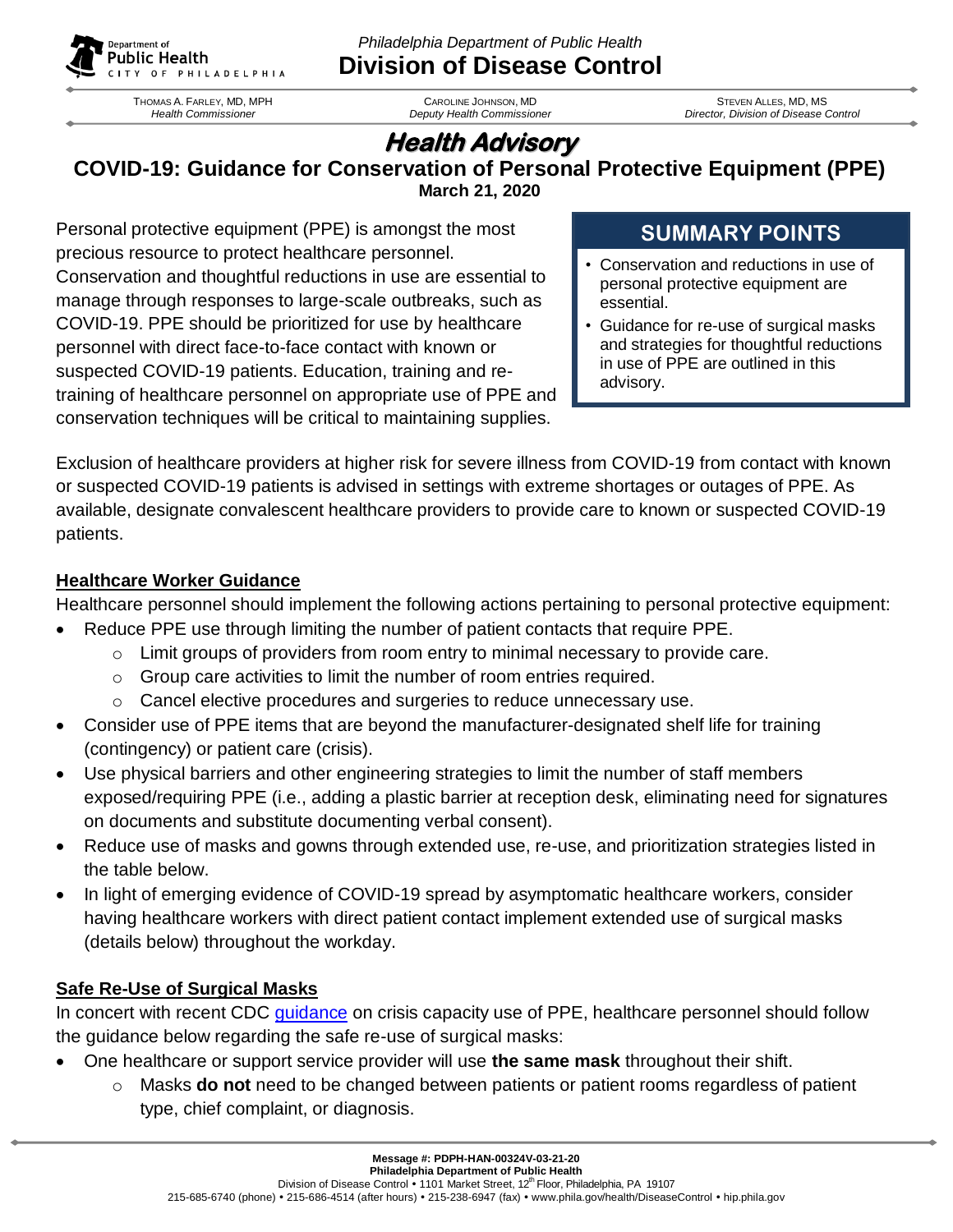**Public Health** CITY OF PHILADELPHIA

Department of

- o Masks should be **kept on** throughout the shift to avoid transmission between potentially infected and asymptomatic healthcare workers.
- o Masks **do** need to be replaced if soiled and after aerosol-generating procedures.
- Masks will be kept on, properly positioned over nose and mouth, at all times for duration of shift, or as long as possible (see below for mask removal/preservation).
- Masks must not be touched, pulled down, malpositioned, or worn as a necklace.
- If the mask gets torn, wet, visibly soiled, or hard to breathe through, it should be removed and discarded.
- **The outside of the masks should be treated as potentially infectious.**
	- o **Avoid** touching the outer surface of the mask.
	- o **Every time** the mask is touched, **hand hygiene** must be performed.
- If the mask must be removed for any reason prior to the scheduled change, use these steps to **preserve the same mask for reuse**:
	- o **Do not touch** the outer surface of the mask when removing.
	- $\circ$  Carefully fold the mask so that the outer/dirty surface is folded inward on itself.
	- o Place mask in a paper bag or unsealed bag which is labeled with your name.
	- o Perform hand hygiene after touching the mask.
	- o Masks should **NEVER** be placed on counter, computer, sleeve, or worn on the body anywhere besides the appropriate position on the face.
- **If masks are unavailable: Use a face shield that covers the entire front (that extends to the chin or below) and sides of the face with no facemask.**

#### **Additional Resources:**

- CDC: 2019 Novel Coronavirus Information for Healthcare Professionals: <https://www.cdc.gov/coronavirus/2019-nCoV/hcp/index.html>
- PDPH: Novel Coronavirus (COVID-19): <https://hip.phila.gov/EmergentHealthTopics/2019-nCoV>